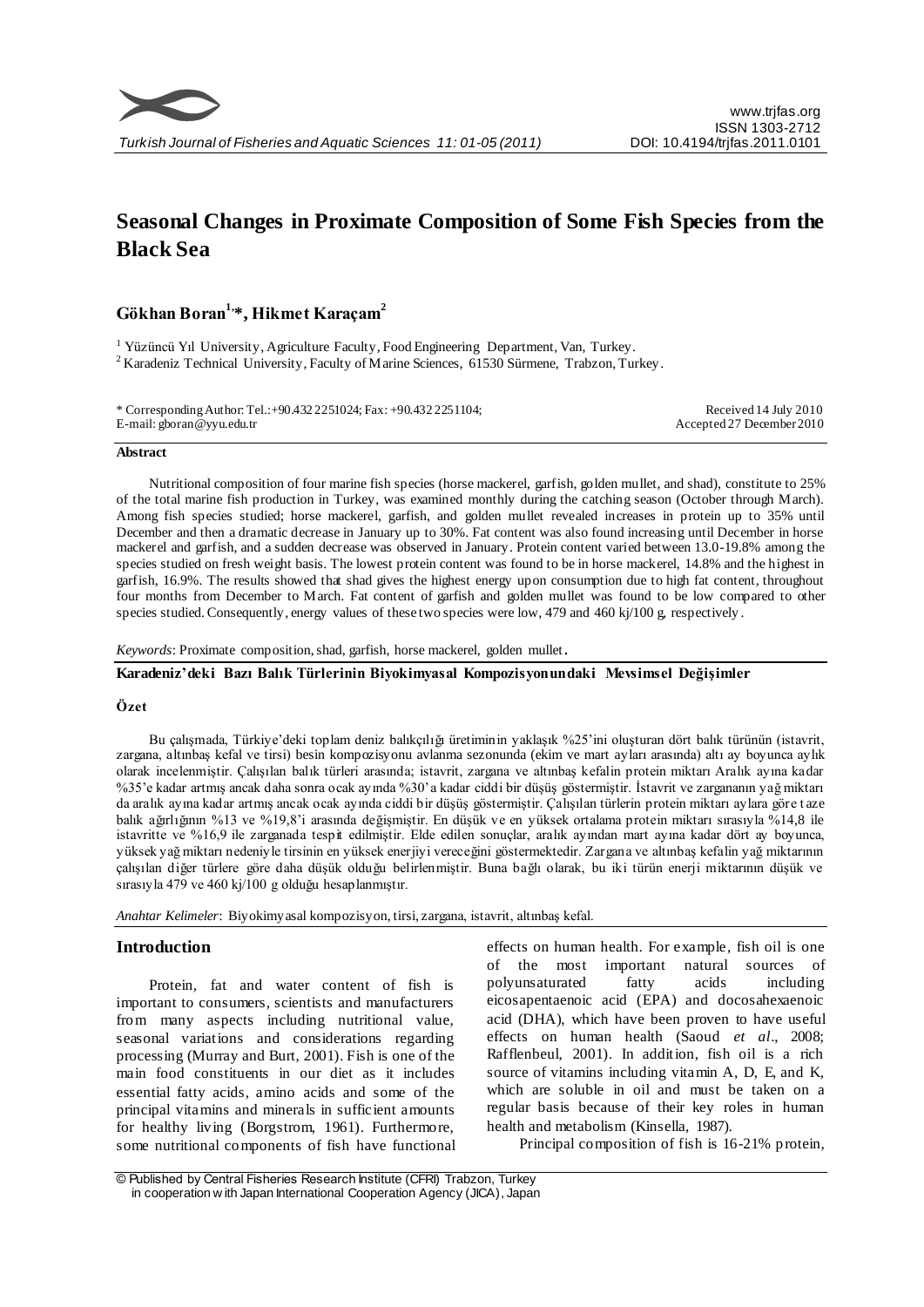0.2-25% fat, 1.2-1.5% mineral, 0-0.5% carbohydrate and 66-81% water (Love, 1970). The composition, however, varies greatly from species to species and also from individual to individual depending on age, sex, environment and season (Huss, 1988; 1995). Furthermore, the variations in proximate composition of fish are closely related to the feed intake. During periods of heavy feeding, the protein content of muscle tissue increases slightly at first and then the fat content might show a marked and rapid increase. On the other hand, fish may have starvation periods for natural or physiological reasons (spawning or migration) or because of external factors such as shortage of food. In that case, fat content gradually decreases and then a decline in protein may also be seen (Huss, 1988; 1995). Therefore, it is important to know proximate composition of fish and variations throughout the year. In this study, proximate composition of selected fish species were examined only for 6 months from October to March, as this period of time is legal fishing season in Turkey for these species studied and they are generally available at the local market.

Fish species selected for this study are horse mackerel (*Trachurus trachurus* L., 1758), shad (*Alosa fallax* Lacepede, 1803), garfish (*Belone belone,* L., 1758) and golden mullet (*Mugil auratus* Risso, 1810) (Ivanov and Beverton, 1985). These species are important because of their production adding up to around 25% of the total marine fish production in Turkey and their common consumption in the region (Anonymous, 2002). Despite the importance of these species, seasonal variation in their proximate composition is not well known. This study is designed to examine monthly changes in proximate composition of these four fish species caught in the eastern Black Sea, to determine their nutritional value and variations during the fishing season.

# **Materials and Methods**

# **Sample Preparation**

Fish species examined in this study were obtained monthly (4-5 individuals of shad and golden mullet, 12-15 individuals of horse mackerel and garfish) from October to March during six months from a local marketplace in Trabzon, Turkey. Golden mullets were about 30 cm in length and 350 g in weight while shads were about the same in length and 400 g in weight. Garfish samples were about 35 cm in length and 90 g in weight while horse mackerels were about 15 cm in length and 50 g in weight. Upon arrival of fish to marketplace, they were immediately transported to the laboratory in cold chain, washed with cold tap water, eviscerated and filleted manually using a sharp knife, and then minced and homogenized using a blender (Waring Laboratory, Torrington, CT, USA) for 2 min at high speed (22000 rpm) under ambient conditions. Fish samples were

stored at  $0^{\circ}$ C for maximum 24 hours until performing proximate composition analyses. All analyses were duplicated by sampling from the homogenates.

#### **Proximate Composition Analyses**

After preparation of edible parts of fish as described, proximate composition analyses were performed according to AOCS (Anonymous, 1992) procedures. Water content was determined by drying samples at  $105 \pm 2^{\circ}$ C until a constant weight was obtained. Dried samples were used for determination of crude fat, protein and mineral contents. Crude fat was measured by solvent extraction method in a soxhlet system where n -hexane was used as solvent. Crude protein content was calculated by using nitrogen content obtained by Kjeldahl method. A conversion factor of 6.25 was used for calculation of protein content (Anonymous, 1992). Total mineral content was determined by incinerating samples at  $550\pm10^{\circ}$ C for 3 hours where magnesium acetate solvent was used as an incineration aid (Watson, 1994). Carbohydrate content and energy value were calculated by subtracting the total of protein, fat, water and mineral from the whole and by multiplying fat, protein and carbohydrate with appropriate coefficients (Holland *et al*., 1993; Guner *et al*., 1998). All chemicals used were in analytical grade and obtained from Merck (Darmstadt, Germany), Sigma - Aldrich (St. Louis, MO, USA) and Mallinckrodt Baker (formerly known as J.T. Baker, Phillipsburg, NJ, USA).

## **Statistical Analyses**

The results obtained were analyzed statistically by performing ANOVA and Tukey's tests where there were significant differences. All statistical analyses were performed using MINITAB (State College, PA, USA) statistics software. Significance level was set to an alpha level of 0.05 (Sokal and Rolf, 1974). Statistical significance is indicated with appropriate letters on the data tables.

# **Results and Discussion**

Monthly variations in nutritional composition of horse mackerel are shown in Table 1. Changes in water and fat indicate that while there was a decline in water content, fat content evidently increased due to heavy feeding during this period, which is in good agreement with previously reported results by Huss (1988; 1995). There was a significant increase in protein content for all species except shad in December. According to the report published by Salihoğlu and Mutlu (2000), plankton concentration in Black Sea is at the highest level during November and December, which could explain the increment in both fat and protein contents, observed for horse mackerel and garfish in December. After December,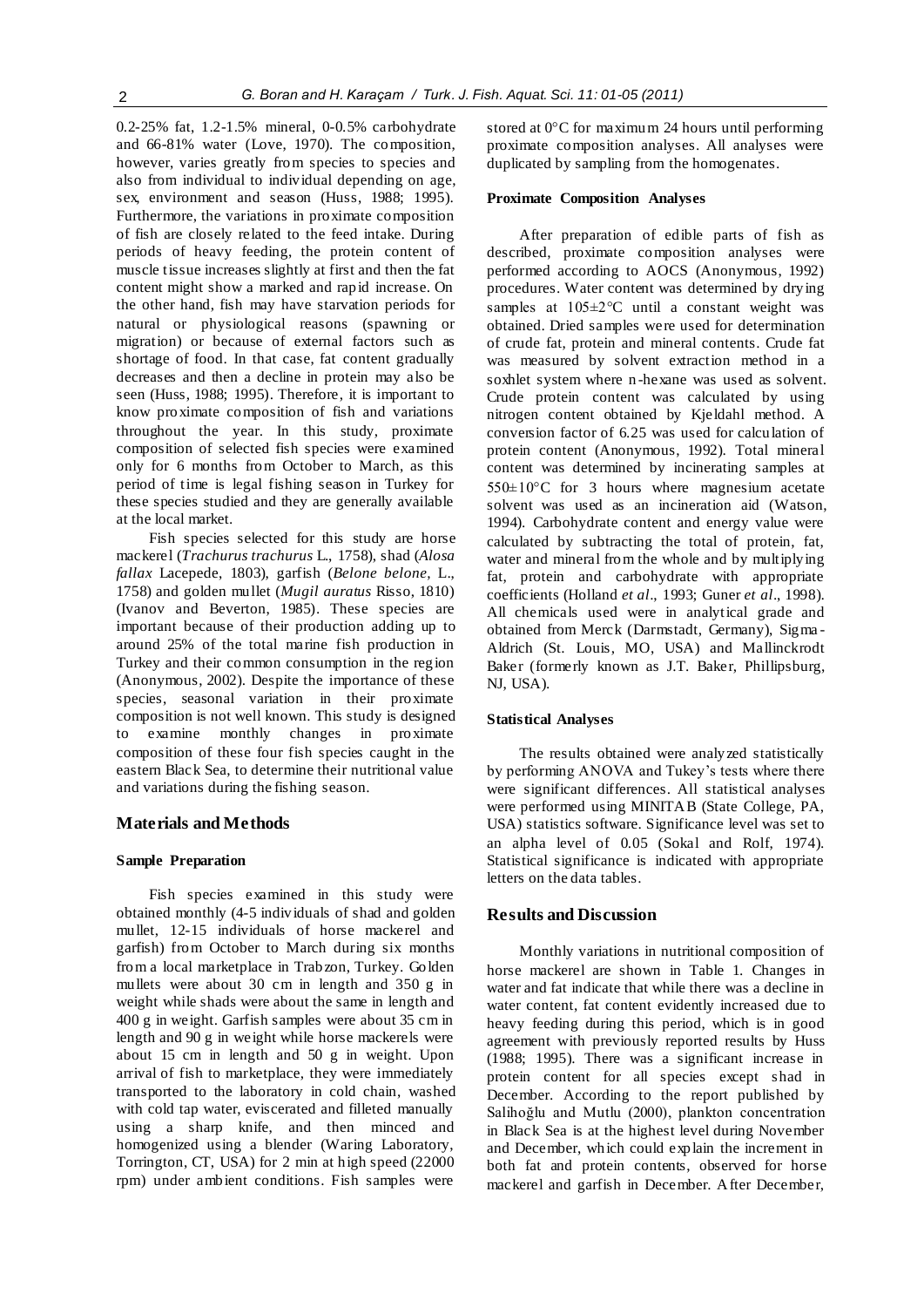protein content of horse mackerel decreased again to an almost stable level for the following three months, which might be associated with egg development as horse mackerel usually spawns early spring. In addition, Salihoğlu and Mutlu (2000) report that they observed a sharp decline in plankton amount in January for a number of years in Black Sea, which is in agreement with a dramatic decrease observed in fat content of horse mackerel and garfish in January. The results indicated that the protein content of horse mackerel was around 13% although it is higher in November and December. The average protein content for six months was found to be 14.78% in horse mackerel, which was lower than that reported by Celik (2008), Bandarra *et al*. (2001) and Osako *et al*. (2002). These researchers have found higher protein amounts in horse mackerel and their results were 18.66-20.13%, 18.3-19.9% and 17.5-21.6%, respectively. The difference might be because of species-specific characteristics, for instance, horse mackerel studied in this study was not the exact same species studied by Osaka *et al*. (2002). The difference in fat and protein content might be because of different catching locations as environmental conditions might cause dramatic variations among the same species living in different locations. Although the results obtained in this study are in agreement with fluctuations reported by Bandarra *et al*. (2001), in this study considerably higher fat and lower protein contents were observed in horse mackerel. Other components including water and mineral are in good agreement with those reported previously by these researchers.

Variations in proximate composition of shad are summarized in Table 2. The results obtained are in partial agreement with that previously reported by Guner *et al*. (1998). Guner *et al*. (1998) reported that fat content of shad is 15.91% which is lower than what was found in our study. The protein content of shad is reported to be 22.42% by Guner *et al*. (1998), which is higher than the average obtained in this study. This might be because of the inability to compare the average values of six months with the values obtained from a single sample obtained in different times of the catching season. In fact, the fat content of shad was found to be quite high in December, January, February, and March, compared to the previously reported results, which increased the average. This could be due to heavy feeding as a sign of preparation of spawning as shad normally spawns around June. It is found that shad has the highest fat among the species studied. While the fat content of shad was 19.70% on average and higher than that of other three species, its water content was lower as expected and as a result, the energy value of shad was higher compared to that of other three species studied.

The proximate composition of garfish was almost steady during the study period except January (Table 3). Significant declines in both protein and fat contents were observed in garfish which is in good agreement with the increase in the water content of garfish in January. The decline in fat and protein

Table 1. Monthly changes in proximate composition of horse mackerel <sup>1, 2</sup>

|           | $Water(\% )$                | $\text{Fat}(\% )$             | Protein $(\%)$                 | $Mineral(\%)$                 | $Carbohy drate(\%)$           | (kJ/100 g)<br>Energy       |
|-----------|-----------------------------|-------------------------------|--------------------------------|-------------------------------|-------------------------------|----------------------------|
| October   | $75.01 \pm 0.16^a$          | $8.42 \pm 0.12^a$             | $13.78 \pm 0.17^a$             | $2.19 \pm 0.14$ <sup>a</sup>  | $0.61 \pm 0.31^{ab}$          | $556 \pm 2.3^{\circ}$      |
| November  | $72.03 \pm 0.07^b$          | $9.64 \pm 0.20^b$             | $15.93\pm0.06^b$               | $2.19 \pm 0.12^a$             | $0.22 \pm 0.18^b$             | $631\pm34^{b}$             |
| December  | $65.56 \pm 0.17$ °          | $13.26 \pm 0.20^{\circ}$      | $18.60 \pm 0.07$ °             | $2.09 \pm 0.14^{ab}$          | $0.50 \pm 0.24$ <sup>ab</sup> | $815\pm4.8$ <sup>c</sup>   |
| January   | $75.25 \pm 0.14^a$          | $10.06\pm0.12^b$              | $13.01 \pm 0.16^{\circ}$       | $1.36 \pm 0.35$ <sup>c</sup>  | $0.32 \pm 0.16^{ab}$          | $599 \pm 1.1$ <sup>d</sup> |
| February  | $73.99 \pm 0.15^{\text{d}}$ | $9.55 \pm 0.13^b$             | $13.45 \pm 0.22$ <sup>ad</sup> | $1.92 \pm 0.10$ <sup>ac</sup> | $1.09 \pm 0.13^a$             | $600\pm3.1$ <sup>d</sup>   |
| M arch    | $73.14 \pm 0.10^e$          | $12.15 \pm 0.10^{\mathrm{d}}$ | $13.91 \pm 0.22$ <sup>ad</sup> | $1.04 \pm 0.06$ <sup>bc</sup> | $0.14 \pm 0.04^b$             | $676 \pm 0.7$ <sup>e</sup> |
| Average   | 72.50                       | 10.51                         | 14.78                          | 1.80                          | 0.48                          | 646                        |
| Std. Dev. | 3.60                        | 1.82                          | 2.12                           | 0.48                          | 0.35                          | 91.77                      |

<sup>1</sup>Values are shown as mean  $\pm$  standard error of duplicates.

<sup>2</sup>Within the column values with different letters are significantly different (P<0.05).

|           | Water $(\%)$                  | $\text{Fat}(\% )$            | Protein $(\% )$               | $Mineral(\% )$                | $Carbohy drate(\%)$           | Energy $(kJ/100 g)$         |
|-----------|-------------------------------|------------------------------|-------------------------------|-------------------------------|-------------------------------|-----------------------------|
| October   | $67.71 \pm 0.22$ <sup>a</sup> | $9.34 \pm 0.29$ <sup>a</sup> | $19.80 \pm 0.06^a$            | $2.79 \pm 0.17^{\text{a}}$    | $0.36 \pm 0.16^{ab}$          | $688 \pm 12.5^{\text{a}}$   |
| November  | $68.13 \pm 0.16^a$            | $8.80 \pm 0.19^a$            | $19.25 \pm 0.11^{\mathrm{b}}$ | $2.77\pm0.16^b$               | $1.05 \pm 0.07$ <sup>a</sup>  | $670 \pm 3.8^{\text{a}}$    |
| December  | $59.28 \pm 0.10^b$            | $23.23 \pm 0.09^b$           | $15.81 \pm 0.08$ <sup>c</sup> | $1.54 \pm 0.12$ <sup>ac</sup> | $0.17 \pm 0.21^{ab}$          | $1131 \pm 1.3^b$            |
| January   | $57.81 \pm 0.22$ <sup>c</sup> | $25.45\pm0.11^{\circ}$       | $15.00 \pm 0.06$ <sup>d</sup> | $1.58 \pm 0.10^c$             | $0.16 \pm 0.36$ <sup>ab</sup> | $1199 \pm 7.4$ <sup>c</sup> |
| February  | $58.23 \pm 0.29$ <sup>c</sup> | $26.16 \pm 0.19^{cd}$        | $14.43\pm0.06^e$              | $1.06 \pm 0.10^c$             | $0.13 \pm 0.13^b$             | $1215 \pm 10.4^{\circ}$     |
| M arch    | $57.98 \pm 0.06$ <sup>c</sup> | $25.24 \pm 0.16^d$           | $14.30 \pm 0.05^e$            | $2.15 \pm 0.27$ <sup>d</sup>  | $0.33 \pm 0.44$ <sup>ab</sup> | $1182 \pm 0.3$ <sup>c</sup> |
| Average   | 61.52                         | 19.70                        | 16.43                         | 1.98                          | 0.37                          | 1014                        |
| Std. Dev. | 4.98                          | 8.30                         | 2.46                          | 0.71                          | 0.35                          | 261.21                      |

**Table 2.** Monthly changes in proximate composition of shad<sup>1, 2</sup>

 $\frac{1}{1}$ Values are shown as mean  $\pm$  standard error of duplicates.

<sup>2</sup>Within the column values with different letters are significantly different (P<0.05).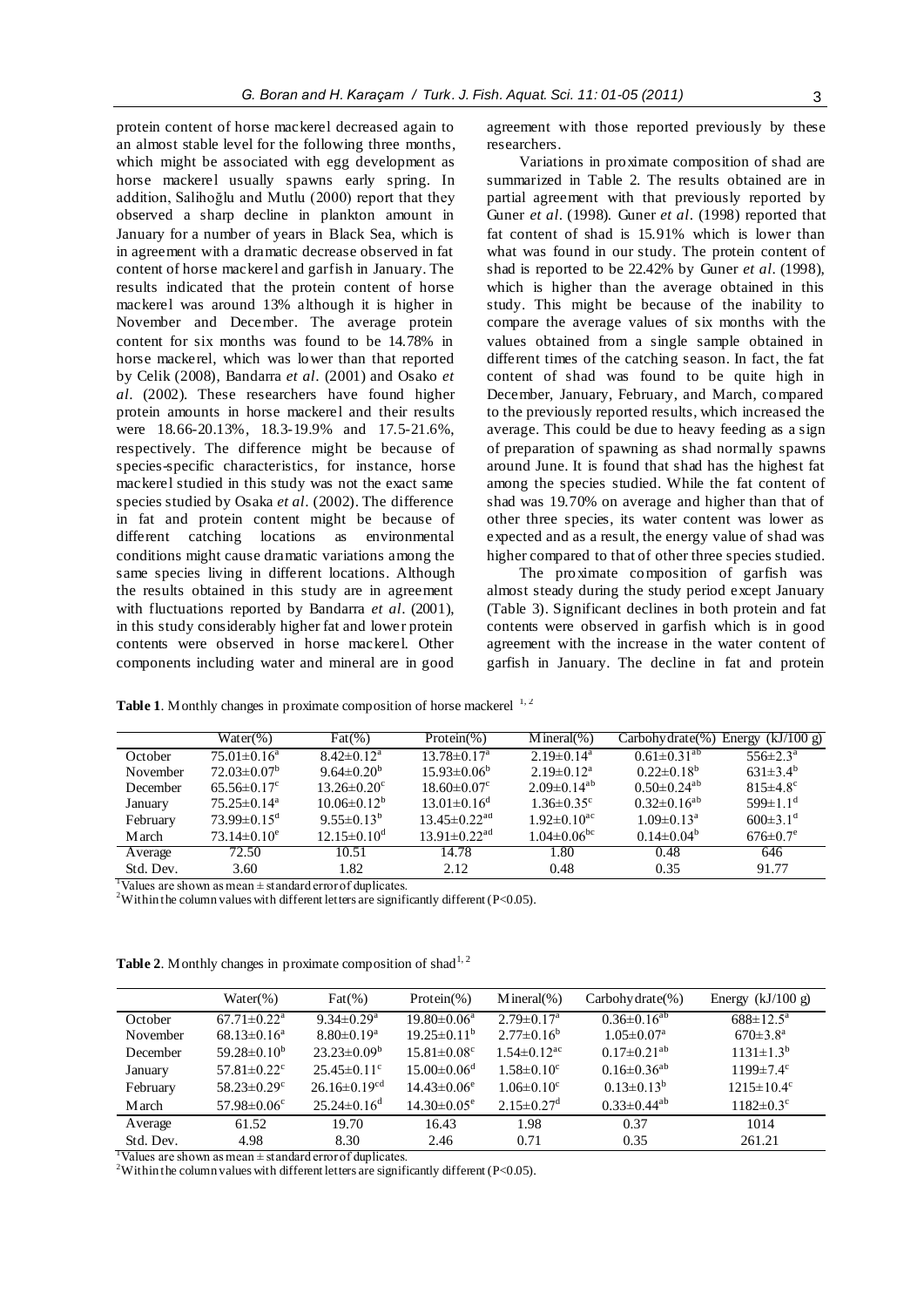might be because of a potential starvation due to the sharp decrease in the amount of plankton in January reported by Salihoğlu and Mutlu (2000). Declines in the amount of the planktons might indirectly have an effect on the proximate composition of garfish as garfish mostly consumes plankton-eating species; i.e., anchovy. In addition, egg development might be the reason of decline in fat and protein content of garfish in January as garfish begins to spawn around February. Carbohydrate and mineral content of garfish were almost constant during the study. Interestingly, garfish had the highest protein but the lowest fat compared to that of the other species studied, which resulted in a relatively low energy value for garfish.

Variations in proximate composition of golden mullet are summarized in Table 4. As observed in the species studied, golden mullet also showed a decline in protein content in January because of a possible starvation due to the sharp decrease in the amount of plankton. Golden mullet consumes plankton-eating fish species. With respect to the fat content of golden mullet, a gradual decrease from October to December and then an increase from January to March was observed, which might be due to spawning as golden mullet normally spawns from July until November. Except a significant decrease in fat in December and in protein in January, the nutritional composition of golden mullet was almost steady during the study period. As the fat content of golden mullet is relatively low compared to that of the other species studied, its average energy value was the lowest, which suggests it might be suitable for low energy diets.

Considering all the results obtained, the water content of the species was low while their fat content were high in December. The protein content of horse mackerel, shad, garfish and golden mullet varied between 13.01-18.60%, 14.30-19.80%, 13.99-18.45% and 13.31-17.20%, respectively. When the average values are compared, the lowest amount of protein was in horse mackerel with 14.78% and the highest content of protein was in garfish with 16.89%. With respect to the content of water and fat, both the lowest water and the highest fat were in shad with the values of 61.52% and 19.70%, respectively. Similarly, the highest content of water and the lowest content of fat were in golden mullet with the values of 76.67% and 4.78%, respectively. Average energy values were 647 kJ for horse mackerel, 1014 kJ for shad, 479 kJ for garfish and 460 kJ for golden mullet per 100 g edible parts of fish samples.

#### **Conclusions**

The results suggest that the proximate composition of fish species greatly varies during the catching season. This might be due to physiological reasons and changes in environmental conditions, i.e., spawning, migration, and starvation or heavy feeding. Species-specific physiological characteristics might greatly affect the proximate composition. This study provides valuable information on variations in proximate composition of fish species studied in order to take necessary precautions in processing from a manufacturer point of view and to distinguish their

|               | Water $(\%)$                  | Fat $(\%)$                   | Protein $(\%)$                | Mineral $(\%)$               | Carbohy drate (%)            | Energy $(kJ/100 g)$        |
|---------------|-------------------------------|------------------------------|-------------------------------|------------------------------|------------------------------|----------------------------|
| October       | $75.18 \pm 0.10^{\mathrm{a}}$ | $4.95 \pm 0.00^a$            | $17.47\pm0.18^{\text{a}}$     | $2.17 \pm 0.07^{\text{a}}$   | $0.23 \pm 0.15^a$            | $484 \pm 0.6^a$            |
| November      | $73.01 \pm 0.03^b$            | $5.90 \pm 0.05^{\rm b}$      | $18.45 \pm 0.05^{\rm b}$      | $2.21 \pm 0.04^a$            | $0.43 \pm 0.11^a$            | $539 \pm 1.1^b$            |
| December      | $74.00 \pm 0.04$ <sup>c</sup> | $5.70 \pm 0.03$ <sup>c</sup> | $18.20 \pm 0.09^b$            | $1.96\pm0.01^{b}$            | $0.14 \pm 0.14^a$            | $523 \pm 0.1$ °            |
| January       | $81.24 \pm 0.26$ <sup>d</sup> | $3.21 \pm 0.04$ <sup>d</sup> | $13.99 \pm 0.01$ <sup>c</sup> | $1.02 \pm 0.03$ <sup>c</sup> | $0.54 \pm 0.25^{\text{a}}$   | $365 \pm 5.5^{\rm d}$      |
| February      | $76.79 \pm 0.12$ <sup>e</sup> | $4.55 \pm 0.05^e$            | $17.08 \pm 0.04$ <sup>d</sup> | $1.06 \pm 0.05$ <sup>c</sup> | $0.53 \pm 0.27$ <sup>a</sup> | $467 \pm 1.7$ <sup>e</sup> |
| <b>M</b> arch | $75.68 \pm 0.04$ <sup>a</sup> | $5.91 \pm 0.05^{\rm b}$      | $16.15 \pm 0.03^e$            | $1.93 \pm 0.04^b$            | $0.34 \pm 0.02^{\text{a}}$   | $498 \pm 0.8$ <sup>f</sup> |
| Average       | 75.98                         | 5.04                         | 16.89                         | 1.73                         | 0.37                         | 479                        |
| Std. Dev.     | 2.89                          | 1.05                         | 1.64                          | 0.54                         | 0.16                         | 61.74                      |

**Table 3.** Monthly changes in proximate composition of garfish<sup>1, 2</sup>

Values are shown as mean  $\pm$  standard error of duplicates.

<sup>2</sup>Within the column values with different letters are significantly different (P<0.05).

**Table 4.** Monthly changes in proximate composition of golden mullet  $1, 2$ 

|               | Water $(\%)$                  | Fat $(\%)$                   | Protein $(\% )$          | Mineral $(\%)$                | Carbohy drate (%)            | Energy $(kJ/100 g)$        |
|---------------|-------------------------------|------------------------------|--------------------------|-------------------------------|------------------------------|----------------------------|
| October       | $75.77 \pm 0.17^{\mathrm{a}}$ | $4.81 \pm 0.18$ <sup>a</sup> | $16.77 \pm 0.14^{ab}$    | $1.96 \pm 0.07$ <sup>ab</sup> | $0.69 \pm 0.07^{\rm a}$      | $474 \pm 5.3^{\text{a}}$   |
| November      | $76.69 \pm 0.34^b$            | $4.65 \pm 0.23$ <sup>a</sup> | $16.55 \pm 0.09^{ab}$    | $1.88 \pm 0.13^{ab}$          | $0.23 \pm 0.11^a$            | $457 \pm 8.4^{\rm a}$      |
| December      | $77.55 \pm 0.29$ <sup>c</sup> | $2.62 \pm 0.20^b$            | $17.20 \pm 0.24^b$       | $2.23 \pm 0.12^a$             | $0.41 \pm 0.36^a$            | $396\pm2.3^{b}$            |
| January       | $80.11 \pm 0.02$ <sup>d</sup> | $4.19 \pm 0.22$ <sup>a</sup> | $13.31 \pm 0.20^{\circ}$ | $1.87 \pm 0.14^{ab}$          | $0.52 \pm 0.58$ <sup>a</sup> | $390 \pm 2.3$ <sup>c</sup> |
| February      | $75.57 \pm 0.01^{\text{a}}$   | $5.06 \pm 0.08$ <sup>a</sup> | $16.86\pm0.14^{ab}$      | $1.91 \pm 0.13^{ab}$          | $0.60 \pm 0.06^a$            | $484 \pm 0.1^a$            |
| <b>M</b> arch | $74.30 \pm 0.09^e$            | $7.33 \pm 0.35$ <sup>c</sup> | $16.47 \pm 0.19^a$       | $1.57 \pm 0.13^b$             | $0.33 \pm 0.20^a$            | $557 \pm 6.5^{\rm d}$      |
| Average       | 76.67                         | 4.78                         | 16.19                    | 1.90                          | 0.46                         | 460                        |
| Std. Dev.     | 2.01                          | 1.52                         | 1.44                     | 0.21                          | 0.17                         | 61.94                      |

 $\frac{1}{1}$ Values are shown as mean  $\pm$  standard error of duplicates.

<sup>2</sup>Within the column values with different letters are significantly different (P<0.05).